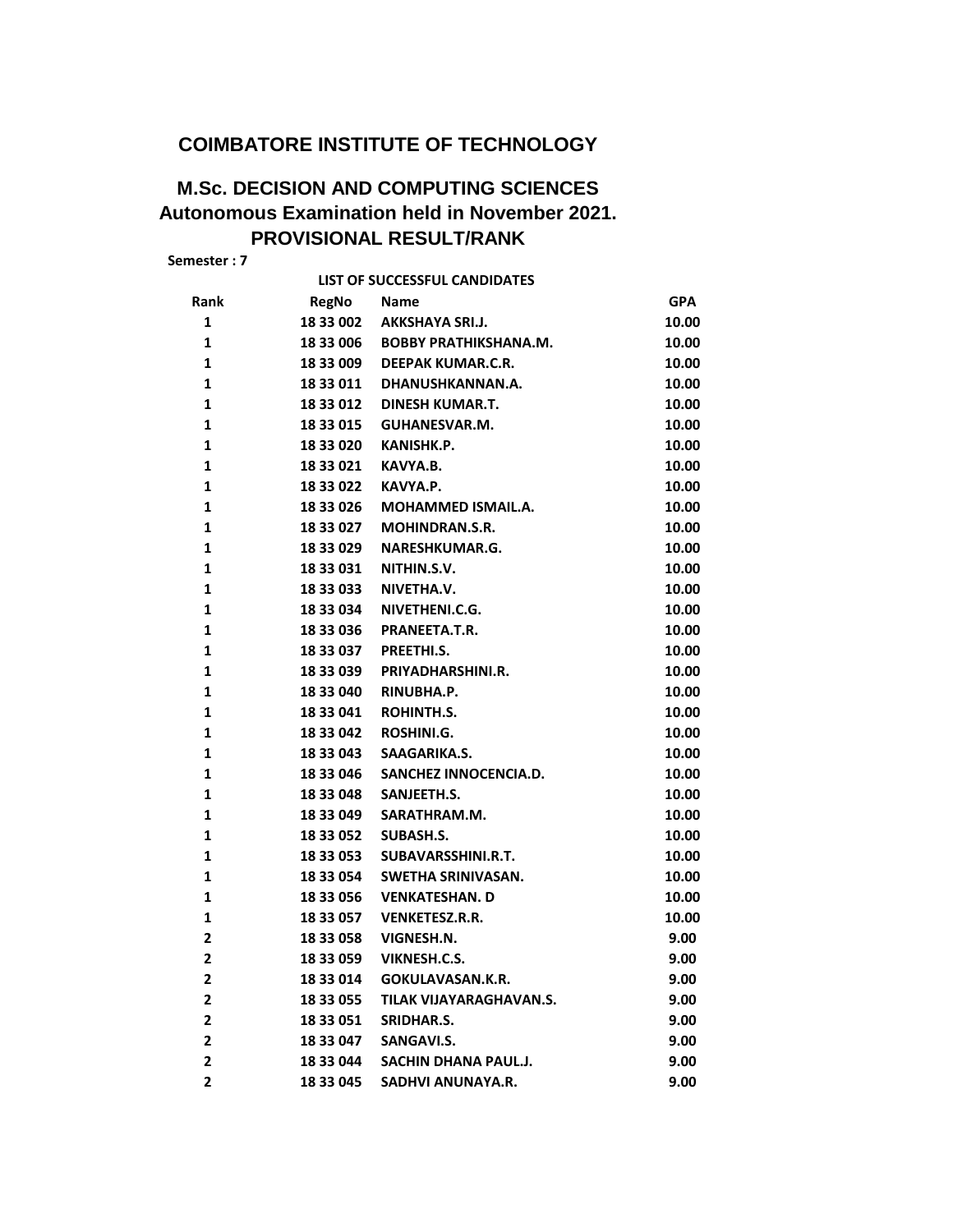| 18 33 038 | PRIYADHARSHINI.B.        | 9.00 |
|-----------|--------------------------|------|
| 18 33 035 | PRANAAV.A.R.             | 9.00 |
| 18 33 030 | NAVEENKUMAR.R.D.         | 9.00 |
| 18 33 028 | <b>MRITHIKA.S.</b>       | 9.00 |
| 18 33 017 | HARINI.C.                | 9.00 |
| 18 33 018 | HARIRAMAKRISHNAN.S.      | 9.00 |
| 18 33 019 | JAVAGAR.M.               | 9.00 |
| 18 33 023 | <b>KEERTHIKA.J.</b>      | 9.00 |
| 18 33 024 | KOSAL RAM.G.             | 9.00 |
| 18 33 025 | MEGAVARNIYA.S.           | 9.00 |
| 18 33 010 | DEETCHIKA.R.             | 9.00 |
| 18 33 008 | CHITHIRAI JOTHI.U.       | 9.00 |
| 18 33 001 | AADHITHIAN.L.            | 9.00 |
| 18 33 005 | <b>BARATH VIGNESH.S.</b> | 9.00 |
| 18 33 016 | HARI PRIYA.H.            | 8.00 |
| 18 33 032 | NITHISH.G.               | 7.00 |
| 18 33 013 | GAUTAM.T.                | 6.00 |
|           |                          |      |

| <b>Total Candidates :</b> | Pass: |  | Fail: 0 |  |
|---------------------------|-------|--|---------|--|
|---------------------------|-------|--|---------|--|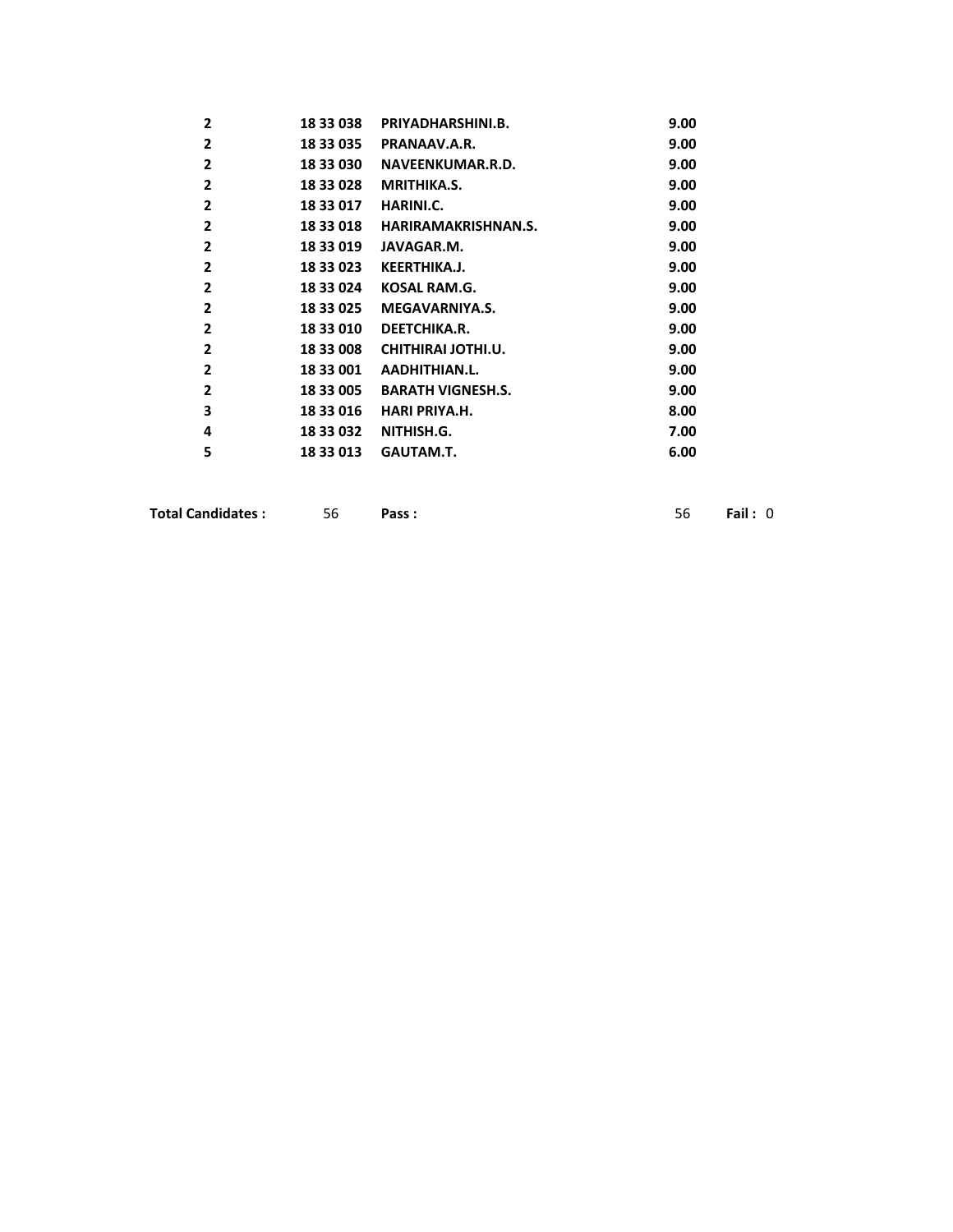## **List of Passed Candidates**

| Regno     | 1-<br>17MDC71 | <b>GPA</b> |
|-----------|---------------|------------|
| 18 33 001 | A+            | 9.00       |
| 18 33 002 | O             | 10.00      |
| 18 33 005 | $A+$          | 9.00       |
| 18 33 006 | O             | 10.00      |
| 18 33 008 | A+            | 9.00       |
| 18 33 009 | Ο             | 10.00      |
| 18 33 010 | A+            | 9.00       |
| 18 33 011 | Ο             | 10.00      |
| 18 33 012 | О             | 10.00      |
| 18 33 013 | B             | 6.00       |
| 18 33 014 | A+            | 9.00       |
| 18 33 015 | Ο             | 10.00      |
| 18 33 016 | A             | 8.00       |
| 18 33 017 | A+            | 9.00       |
| 18 33 018 | A+            | 9.00       |
| 18 33 019 | A+            | 9.00       |
| 18 33 020 | O             | 10.00      |
| 18 33 021 | Ο             | 10.00      |
| 18 33 022 | Ο             | 10.00      |
| 18 33 023 | A+            | 9.00       |
| 18 33 024 | A+            | 9.00       |
| 18 33 025 | A+            | 9.00       |
| 18 33 026 | Ο             | 10.00      |
| 18 33 027 | Ο             | 10.00      |
| 18 33 028 | A+            | 9.00       |
| 18 33 029 | O             | 10.00      |
| 18 33 030 | A+            | 9.00       |
| 18 33 031 | Ο             | 10.00      |
| 18 33 032 | B+            | 7.00       |
| 18 33 033 | О             | 10.00      |
| 18 33 034 | Ο             | 10.00      |